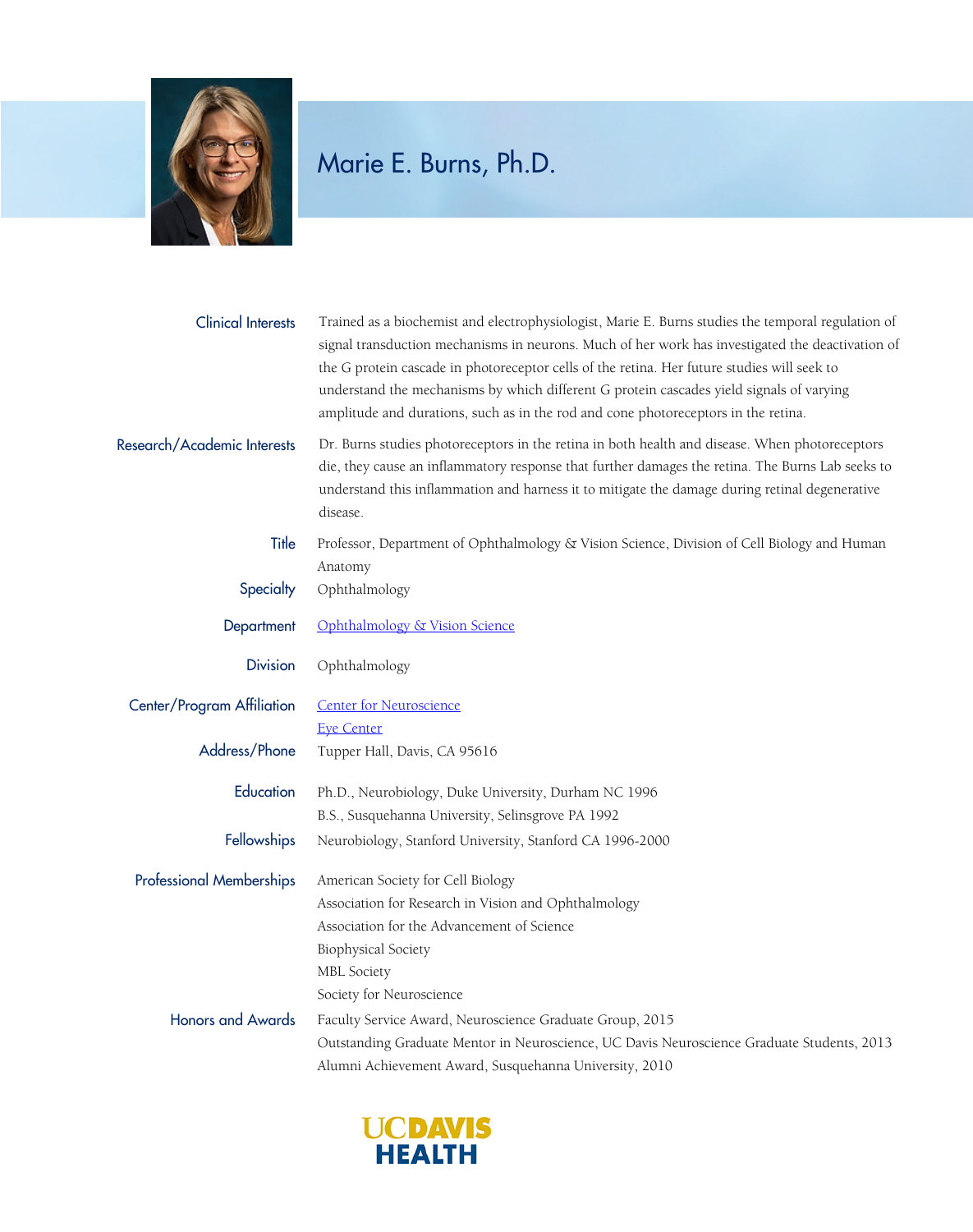

## Marie E. Burns, Ph.D.

Kavli Fellow, National Academy of Sciences, 2009 Cogan Award, Association for Research in Vision and Ophthalmology, 2009 Select Recent Publications Ronning KE, Karlen SJ, Miller EB, et al. Molecular profiling of resident and infiltrating mononuclear phagocytes during rapid adult retinal degeneration using single-cell RNA sequencing. Sci Rep. 2019;9;4858. doi:10.1038/s41598-019-41141-0.

> Karlen SJ, Miller EB, Wang X, Levine ES, Zhang P, Goswami M, Zawadzki RJ, Pugh Jr. EN, Burns ME. Monocyte infiltration rather than microglia proliferation dominates the early immune response to widespread photoreceptor degeneration. J. Neuroinflammation. 2018;15:344.

Ronning KE, Allina GP, Miller EB, Zawadzki RJ, Pugh EN Jr, Herrmann R, Burns ME. Loss of cone function without degeneration in a novel Gnat2 knock-out mouse. Exp Eye Res. 2018 Jun;171: 111-118. doi:10.1016/j.exer.2018.02.024. Epub 2018 Mar 5. PMID:29518352.

Wang X, Miller EB, Goswami M, Zhang P, Ronning KE, Karlen SJ, Zawadzki RJ, Pugh EN Jr, Burns ME. Rapid monocyte infiltration following retinal detachment is dependent on non-canonical IL6 signaling through gp130. J Neuroinflammation. 2017 Jun 23;14(1):121. doi:10.1186/s12974-017- 0886-6. PMID:28645275.

Peinado Allina G, Fortenbach C, Naarendorp F, Gross OP, Pugh EN Jr, Burns ME. Bright flash response recovery of mammalian rods in vivo is rate limited by RGS9. J Gen Physiol. 2017 Apr 3; 149(4):443-454. doi:10.1085/jgp.201611692. Epub 2017 Mar 16. PMID:28302678.

Gross OP, Pugh EN Jr, Burns ME. cGMP in mouse rods: the spatiotemporal dynamics underlying single photon responses. Front Mol Neurosci. 2015 Mar 4;8:6. doi:10.3389/fnmol.2015.00006. PMID:25788876.

Gross OP, Pugh EN Jr, Burns ME. Calcium feedback to cGMP synthesis strongly attenuates singlephoton responses driven by long rhodopsin lifetimes. Neuron. 2012 Oct 18;76(2):370-82. doi: